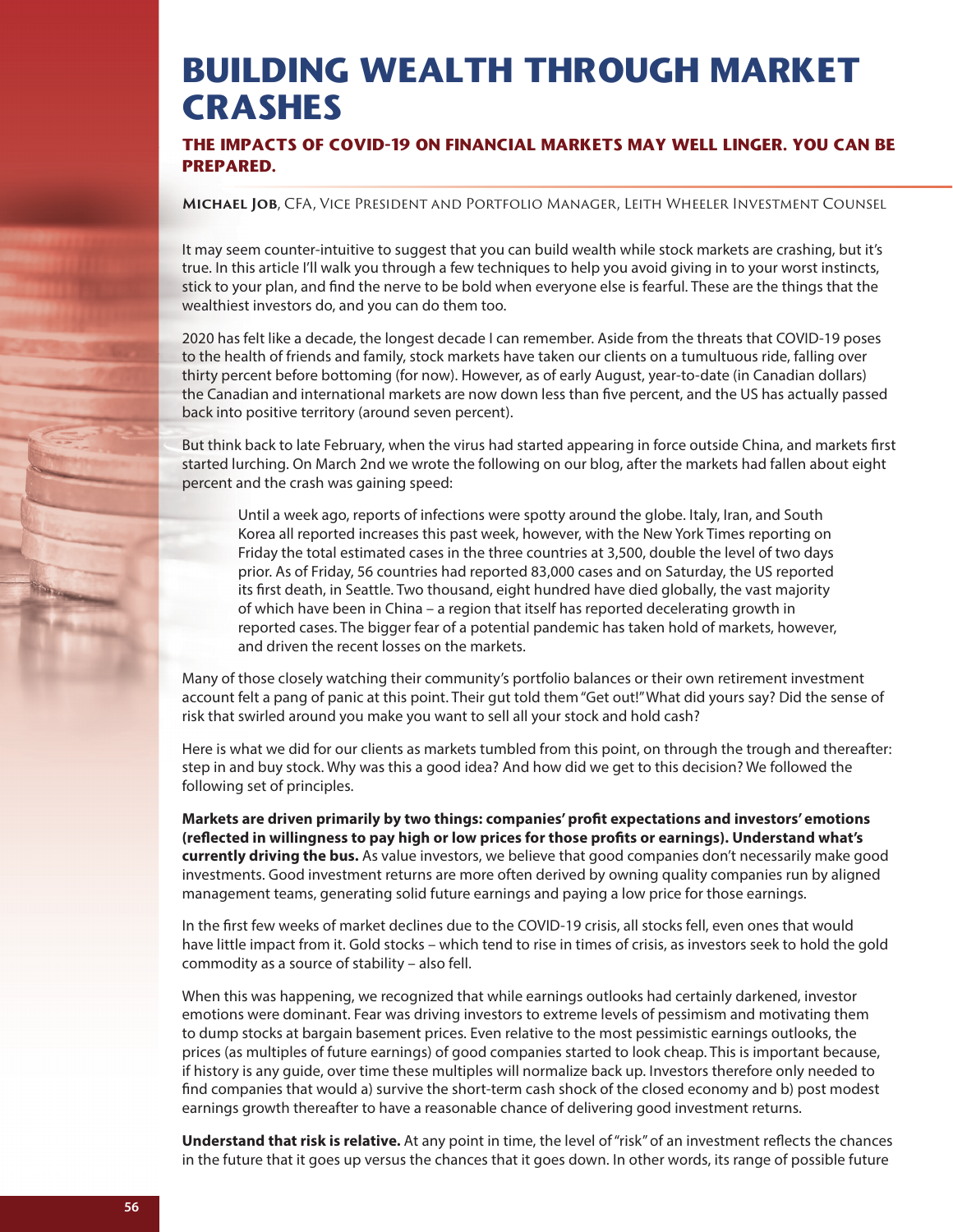

**Quiet Money.** 





*Michael Job, CFA is a Vice President and Portfolio Manager with Leith Wheeler Investment Counsel. Michael works closely with Indigenous communities across Canada, helping them develop and implement investment plans for current and future generations.*

returns. When your stock holdings are down thirty percent, it's human nature to get stuck looking at those losses (on paper) and gloomily conclude that they will continue to accelerate down. But the fact is that when a stock declines in price, its future upside return potential (all else being equal) statistically goes up.

Consider a company with a price of \$100 that you hold because you think it will rise to its "true" value of \$120. COVID arrives. The stock falls to \$70. At that point in time, even with the murky outlook of COVID, the upside scenario is much better than the downside one. It may take time, but it's expected you're more likely to see it rise back to \$100 (for a +42% return) or even your original goal of \$120 (+71% return) than to see the inverse: falling another -42% or -71% to \$41 or \$20, respectively.

Put another way, when good stocks have already taken a beating, you are actually at a much lower level of risk in holding or even adding to them. In this way, at the time you are feeling the most vulnerable is in fact the time that stocks offer you the most opportunity.

All of this is dependent on the business being able to survive, which is of course not guaranteed. The purest version of this example assumes that the market has irrationally punished the stock when the underlying business expects little disruption to its operations. The other extreme is that it goes bankrupt. Hiring a money manager who can determine where each business falls on that spectrum is your best first decision. Following their advice to remain invested through the period is the next.

**Time is your friend.** One of the best ways to find the courage to buy "risk" assets such as stocks is to remember that if you are investing for your own distant retirement, or looking after a trust that is intended to fund community projects for decades to come, you can afford to be early or a little late, because over the long-term, the earnings of the companies in your portfolios will normalize, and the market is trading like they will not. You just need to have the nerve to hang in there, or even commit additional money to stocks if you can afford it.

**Be aware of your own biases.** One hard lesson to learn (and remember) is that your brain is not always on your side. A number of biases that can lead us to make bad decisions, especially when under pressure, are hard-wired into us.

*Representation bias* is one. This is where investors confuse two related but in fact unlinked concepts such as "A good company selling at a lower price is good value, so low-priced stocks are all good value." Businesses are not all created equal, nor did they equally absorb the shock of COVID-19. Assuming so could have led investors to make some big mistakes.

Another is *confirmation bias*, which is interpreting data as reinforcing your pre-existing views. Humility is one of the most important traits when investing in times of great uncertainty. Locking in your conclusions about the speed of infection declines or the timeline for economic recovery – and then ignoring data that dispute those views – can be very costly.

A related concept is the need to maintain flexibility in your thinking. High-quality companies that may have been unbuyable for years, due to their high price, need to be considered with fresh eyes. And companies you've loved (or even held) for a long time must be subject to close scrutiny if the disruption to their business threatens their very survival.

**Be willing to make mistakes.** This is a principle that's hard to apply even in stable markets, but the best investors allow themselves the leeway to be wrong. As long as you (or your portfolio managers) are doing the analytical work, it's okay (and usually necessary) to invest in some companies with higher levels of uncertainty attached to their outcomes. As discussed above, the upsides are generally better than downsides in the midst of a crisis. Finding the nerve to act boldly at that time, when the analysis recommends it, is crucial.